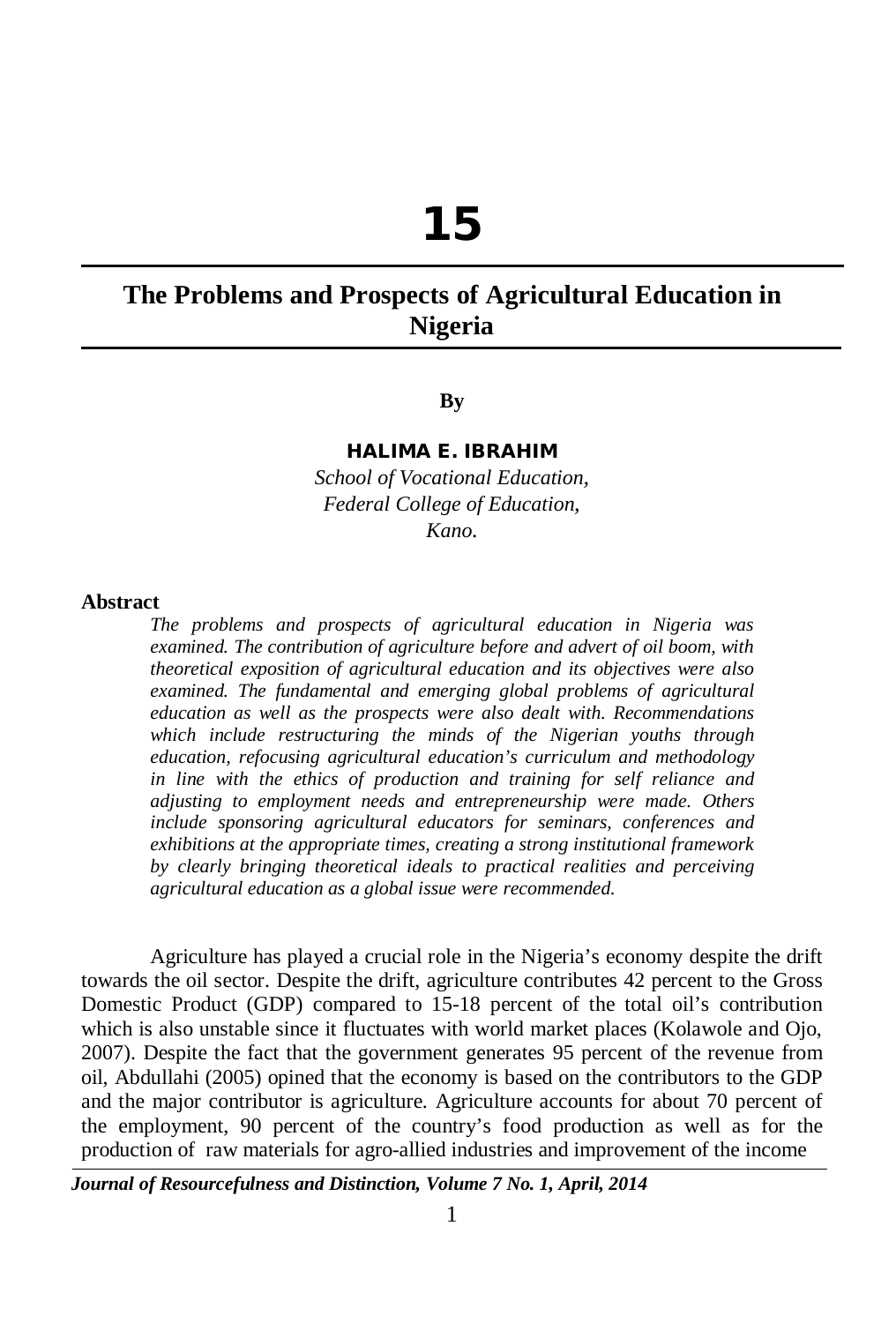# *Halima E. Ibrahim*

and standard of living of the majority of the citizens who are farmers (Ajani,2006).The contribution of the agricultural sector to the development of the Nigeria's economy will be highly attained through analyzing the problems and prospects of Agricultural Education in Nigeria.

# **Meaning of Agricultural Education**

Agricultural Education is a process of imparting knowledge, skills and attitudes in agriculture to a learner at any level. It gives the learner a sound academic knowledge, skills and ample opportunity to apply this knowledge. According to Tibi (1991), Agricultural Education is an education employed in training learner in the basic art of farming combined with the science of teaching agriculture. Olaitan (1989), opined that agricultural education is a vital developmental process which is directly related to the effectiveness of trained man power.

#### **Objectives of Agricultural Education**

The major objectives of agricultural education in Nigeria are:

- 1. To provide the youth with sound knowledge of the basic principles and techniques of agriculture and the motivation with which they can translate this knowledge into real improvement in agricultural productivity.
- 2. To preserve those aspects of culture which are in line with modern farming methods while changing those which are obsolete with regards to taking into consideration, the importance of tradition and customs within the rural community.
- 3. To provide the farmer with the knowledge upon which to base the rural community.
- 4. To help the rural farmers develop an understanding of the inter-relationships of urban and rural life.
- 5. To provide training to specialist in agricultural occupations such as livestock, horticulture, food storage and processing as well as insurance and financing.
- 6. To provide counseling on agricultural occupations and means of preparing for them.
- 7. To produce adequate trained personnel involved in extension services for farmers, translating research findings into field trials and then into commercial applications(Minimum Standard for NCE Teachers, 2008).

To achieve the above listed objectives which are aimed at the development of functional agriculture and acquisition of knowledge for a sustainable increase in agricultural production, there is need to assess the problems and prospects of agricultural education in Nigeria.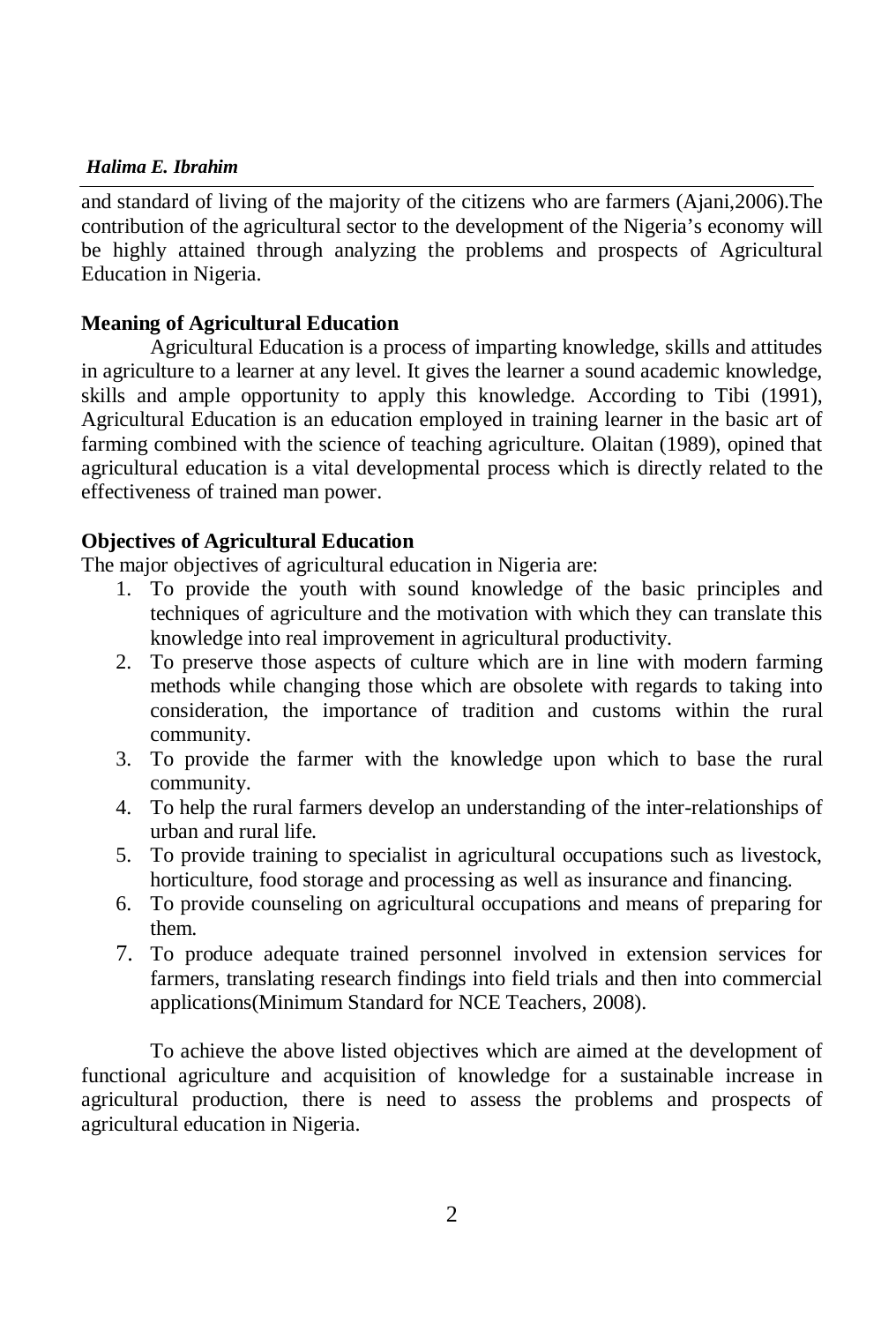#### **Problems and Prospects of Agricultural Education in Nigeria**

The problems of agricultural education can be viewed from two perspectives-namely the fundamental problems and the emerging global problems.

# **1. Fundamental Problems of Agricultural Education in Nigeria**

The fundamental problems affecting agricultural education in Nigeria are:

# a) **The Pre-tertiary Level.**

In Nigeria, teachers who teach Agricultural Science in most secondary schools are trained in agriculture without any background in education or post- graduate training in education. Agricultural topics are taught as biology in schools without any due translation to practical use for production. This discourages favorable attitudes of the youths who should be encouraged to take up farming as their occupation as Aghimen and Nosa, (2001) opined that the major aim of Agricultural Education for the youth in school is to expose them to various occupations in agriculture and prepare them for such occupations.

# **b) Lack of Proper Curriculum Development.**

In the development of the agricultural sector in Nigeria, the relevance of agricultural education curricular cannot be ignored. Agricultural education has not been given an appropriate place in Nigeria school curriculum. Even though Nigerian tertiary institutions are believed to well armed with adequate curricula and technical know-how to teach Agricultural Science. However, bulk of what is taught in schools is imported from developed countries (Obiaga, 1997). There is a breakdown in the link between what is taught, agricultural labour market and the needs of the farmers hence Ibrahim (2012) observed that the education of agricultural graduates is not commercial sector's need oriented.

#### **c) Lack of Good Quality Teachers**

Teacher quality has a strong bearing on societal survival since the quality of education in any society depends on the quality of its teachers. In any nation, agricultural development depend to a large extend, on the quality of Agricultural Science teachers which is also dependent on their professional and pedagogical competence. However, there is no corresponding rebuilt of agricultural skills by Agricultural Educators to meet with the rapid rate of changing world of production today as well as rapid changes in both scientific and technical knowledge (Ogunride, 1992).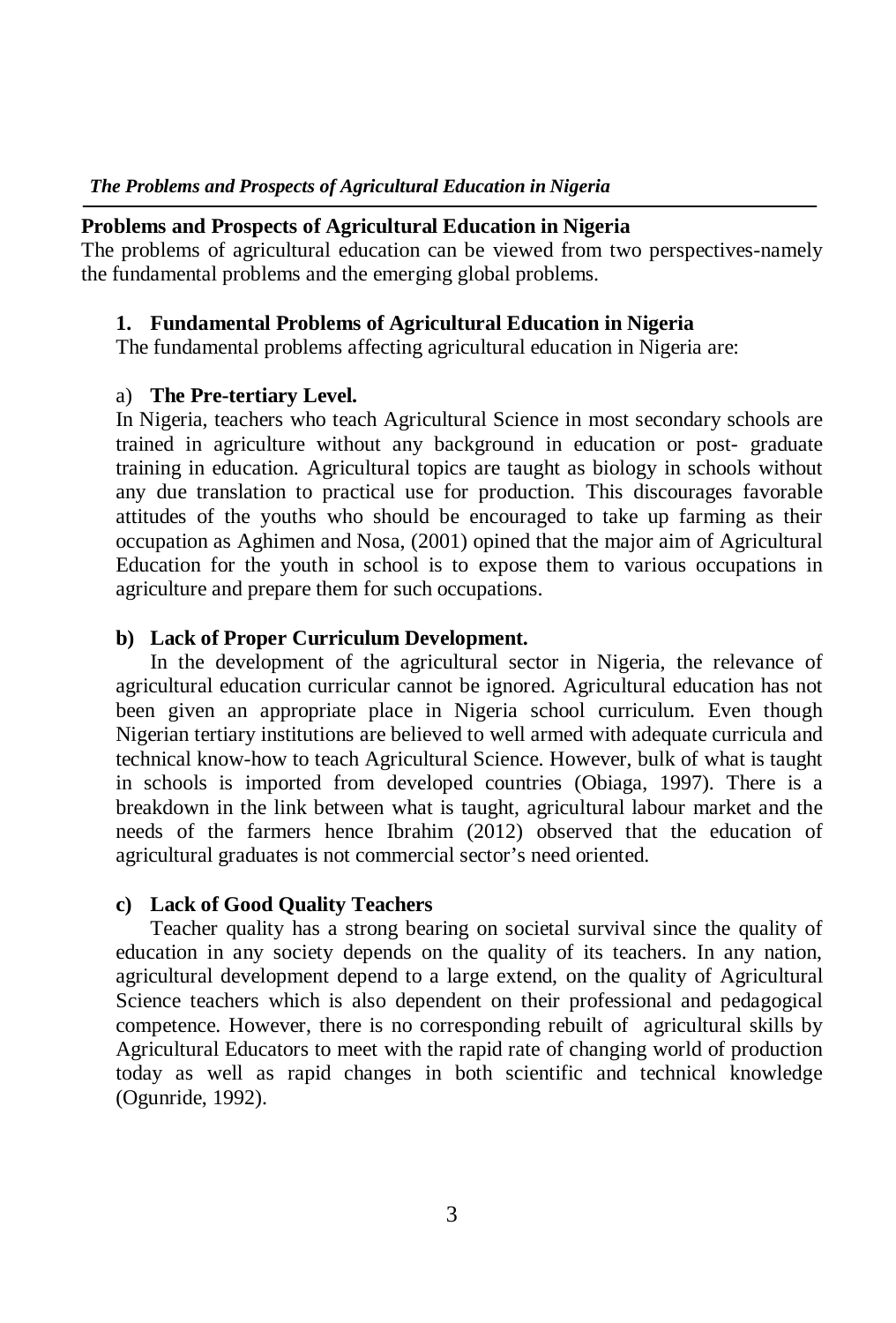#### *Halima E. Ibrahim*

#### **d) Poor Method of Instruction**

Demonstration, project, questioning, fieldtrip, discussion, assignment and Lecture method are the teaching methods employed in teaching agriculture. However, lecture-based method of instruction is mostly employed in teaching (Asuquo, 2011).Lecture method is a teaching technique in which a more knowledgeable person (the teacher) supplies information and ideas to the less knowledgeable person (the student). In this teaching method, the teacher dominates the proceedings of the class leaving the students with very little chance for contribution. This method is teacher centered. Most times, this method is devoid of detailed demonstration and eliminates the effective development of competence. Competency-based education remains appropriate for teaching of agriculture and competent teachers are the link between curriculum and the learner (Egun, 2001)

#### **e) Poor Teacher's Motivation**

Due to little or no motivation, poor supply of teaching materials, inadequate educational resources, infrastructural facilities and organizational structure of agricultural learning, there is poor job satisfaction on the part of the teacher. This creates a weak relationship between schools and the world of work, poor quality agricultural educational programmes and poor agricultural teacher preparation programmes,

#### **f) Lack of Consistent Educational Policies**

The poor standard of education in Nigeria today resulted from inconsistent educational policies by those in government. The administration of agriculture in Nigeria is the responsibility of Ministry of Agriculture and its agencies. However, the personnels whose appointments were on political basis are untrained and therefore, not capable of translating theoretical ideals into practical reality. According to Igbuzor (2006) educational policy is the statement of intentions of the government and the envisaged means of achieving those aspects of the national objectives that rely on the use of education as a tool.

#### **g) Inadequate Fund**

There is no adequate fund for the provision of conducive and enabling environment to facilitate the effective teaching and learning process as well as research. Tertiary institutions are statutorily expected to be engaged in research to enrich the process of societal development and not to be engaged in teaching only (Ebong,2008) This expectations are not adequately met due to inadequate fund as research in agriculture requires huge investments and capital which individuals cannot cope. The bureaucratic delay in the release of fund has also affected research effort.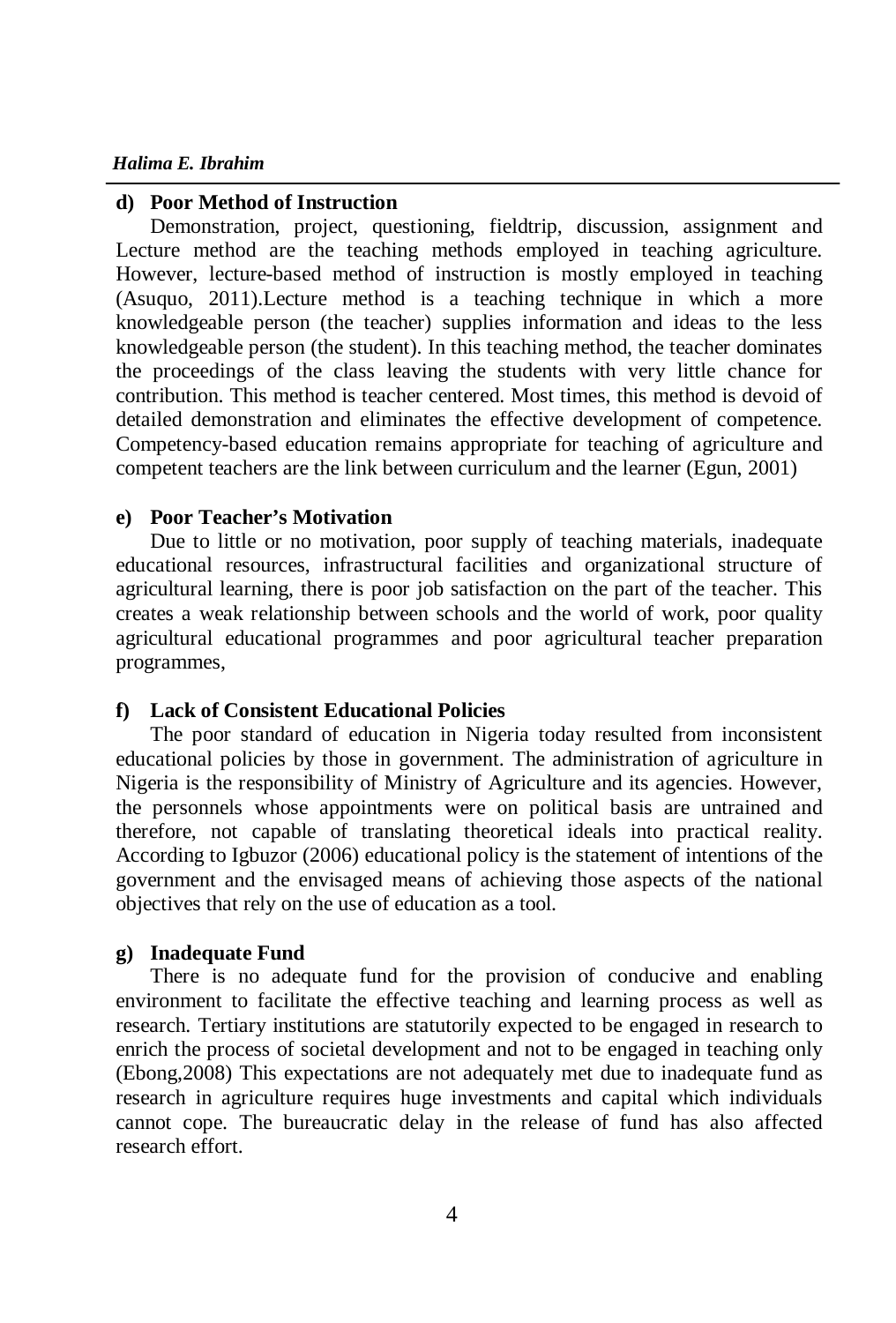# **2. The Emerging Global Problems**

The emerging global problems focuses on two major aspects related to the changing world .This include the issue of pace of technology change and environmental factor.

# a**) The Pace of Technological Change.**

The pace of change is much faster today compared to the past, especially in the field of agricultural innovations. The extent of this scientific advances allows shorter periods for assimilation (Maguire,2000). Globally, the aspect of food production process which includes processing, storage and marketing has become increasingly important to agricultural producers to meet the high demands of the changing world and as such, Agricultural Education must take new subject areas and their socioeconomic consequence into consideration.

# **b) Environmental Factors**

Environmental factors are concerned with the issues of climate change which results from global warming. The causes, impacts on agricultural production and ways of mitigating effects of climate change on agricultural production. The problems of degradation, desertification and ways of solving the problems as Maguire (2000) stated that with so many aspects of development, agricultural education in Africa now faces a perplexing and rapid change in the environment. Therefore, there is the need for agricultural training institutions to adjust to the realities of change as seen in today's world.

# **c) Changing Pattern of Job Opportunities**

In Nigeria, agricultural education has suffered from the too much academic orientation, when the need is for a greater employment orientation. The nature of workplace is changing. Today, the workplace asks for people with higher professional qualification and skills. In today's labor market, a work force which is able to adapt itself to new areas of real life situations is needed than one that is mainly theoretical based and problem -solving .

# **The Prospect of Agricultural Education in Nigeria**

For the economy of Nigeria to be listed as one of the leading economies, increase in food production is important, income diversification is important, job creation is also important. Agricultural education offers all these possibilities.

One of the cultural values, Nigeria Agricultural Education is expected to transmit is the learning, training and practice of agriculture(Egun,2010). It is transformation of the understanding and practice of farming to meet the changing world of the time. This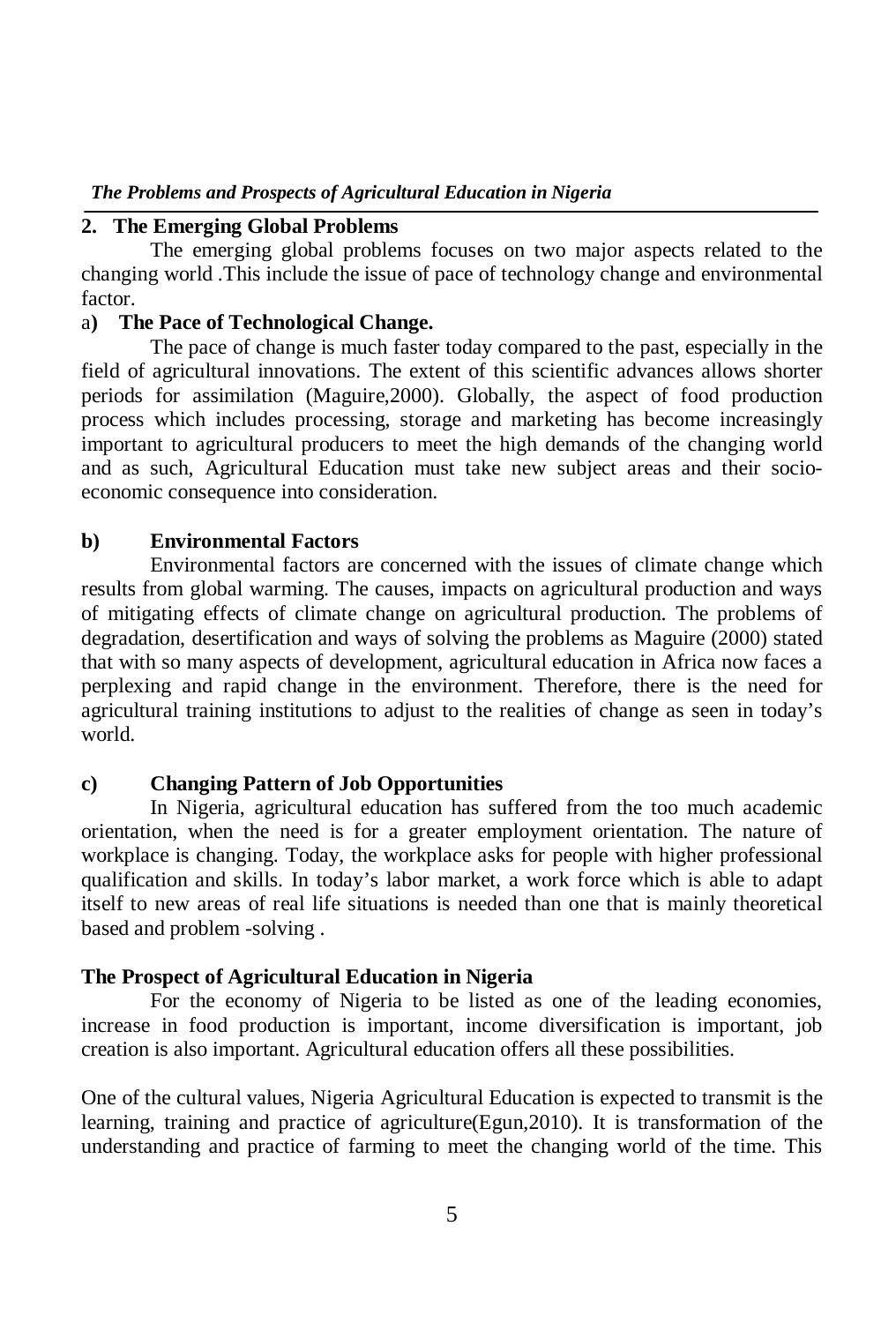pr**ocess** of the agricultural product in the following areas has huge prospects for the agricultural sector.

# **i) Increased Food Production**

Agricultural Education is now targeted towards the rural farmers who form the real food and raw material producers in the country comprising of 95 percent of the domestically marketed and consumer food and 2.4 percent export(Ezeh,1999). A well structured system of Agricultural Education interpretes both vigorous expansion and adaptation to the actual farmer's needs especially in the following areas:

- a. Farmers being motivated by been given incentives.
- b. Gradual move of subsistence farmers to mechanized farmers, train them and give them subsidy.
- c. The move from rain fed agriculture to irrigation farming for a sustainable massive production.
- d. Mass Agricultural Education of the farmers on the techniques of conservation as well as agro- ecological agriculture.
- e. The training and re-training of extension farmers on improved agricultural practices.
- f. Serious utilization of research findings.
- g. Meeting the needs mentioned above ensures continual increase in food production thereby coping with the national food needs.

# **ii) Income Diversification**

Areas of agriculture can be broadly subdivided into its various subsectors which include livestock production, fishery, crop production and forestry (Darma, 2007).Current curricula of bee keeping, snail farming, grass cutter farming, the areas of agro-diversity, environmental aspects and the various type of agricultural entrepreneurship will pave way for income generation as well as diversification.

# **iii) Increased Job creation**

Nigeria with a population of 140 million(2006 Census), about 70 percent of Nigerians are employed in the agricultural sector(Darma, 2007).With the fast growing population in Nigeria and with new areas like beekeeping, snail farming, grass cutter farming, agro-diversity conservation and environmental aspects incorporated into agricultural education curricula, a vast job opportunities exists for graduates of agriculture.

Other areas for job opportunities also include the area of processing, storage and marketing of agricultural produce, land resource development as well as land administration thereby reducing the rate of unemployment in the country.

Agriculture, when rightly practiced and accorded its rightful place, can be a major driver of growth and development for Nigeria.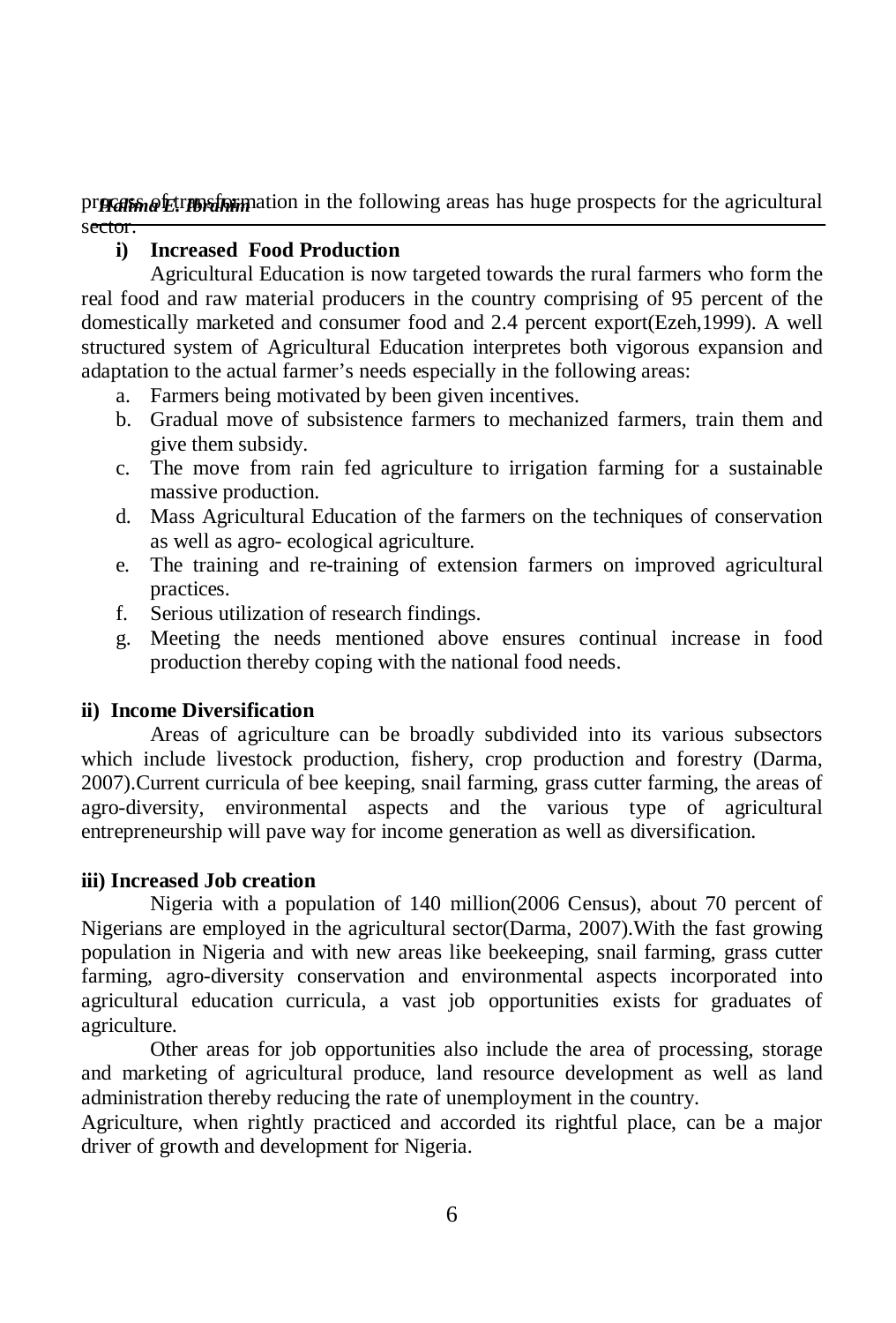# **Conclusion**

For the prospects of agricultural education listed above to be met, agricultural education must be stimulated to adopt and respond to the realities of rural society, bring theoretical ideals to practical realities and also ensure a sustainable agricultural production. For all these to be achieved, there is need to assess the problems of Agricultural Education in Nigeria, bearing in mind the stated problems and recommendations made below.

# **Recommendations**

Having assessed the problems and prospects of Agricultural Education in Nigeria, the writer is of the opinion that such problems can be resolved if the following recommendations are considered for implementation.

- 1. There should be a restructuring of the minds of the Nigerian youths through education for a purposeful and determined efforts aimed at agricultural development. Indentifying the problems of Agricultural Education in the light of the development of agriculture in Nigeria is the starting point of the restructuring process.
- 2. Agricultural Science students should have the ability to communicate, work in teams and adapt to changes. This is to enable them to be innovative, creative and be familiar with the new technology.
- 3. Agricultural education's curriculum and methodology should be refocused in Nigeria. This involves reformation and restructuring of agricultural education in line with the ethics of production and training for self-reliance.
- 4. Agricultural Science teaching should be adjusted to employment needs and entrepreneurship. This entails relationship with the employment market, local needs, community participation and development objectives
- 5. Agricultural Educators should be sponsored for seminars, conferences and agricultural exhibitions at the appropriate times. This will motivate them.
- 6. There should be a relatively strong institutional framework for promoting agricultural development. This will stimulate Agricultural Education by clearly bringing theoretical ideals to practical realities.
- 7. Government should increase funding for the agricultural sector. Various agencies should donate laboratory facilities, farm tools and equipment to both secondary schools and tertiary institutions offering agriculture.
- 8. Agricultural education should be perceived as a global issue. This can be achieved by restructuring and reforming government policies, international cooperation and agricultural education institutions i.e. principles for developing strategy in support of agricultural education as well as training in secondary, intermediate and higher agricultural education level.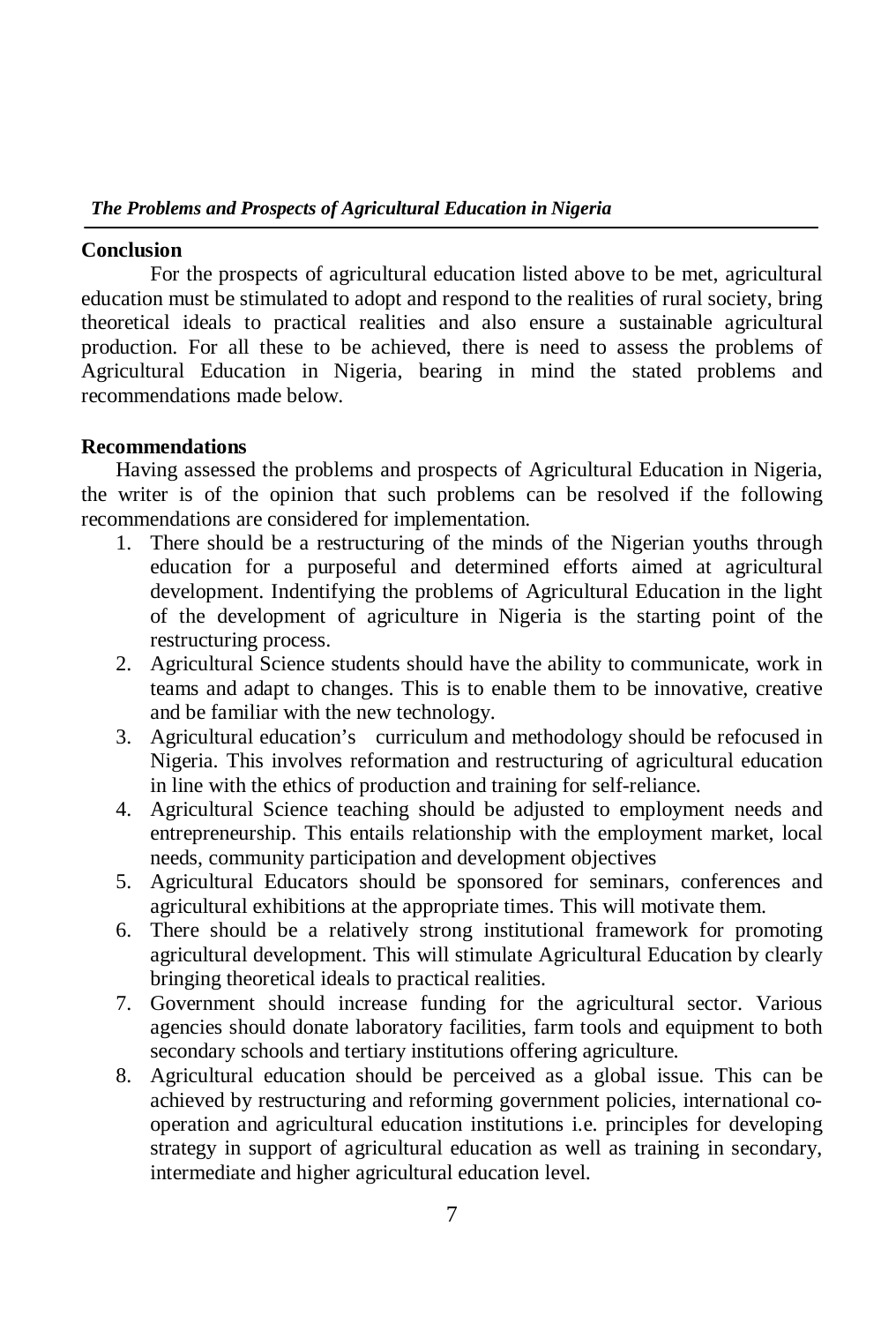### **References**

- Abdullahi, A.(2005) OBJ, failed Nigerian Farmers, NARD. *A multidisciplinary Journal of Research Development*, 7(3): Published by National Association for Research Development.
- Aghimen, C.I & Nosa, J. (2001) *Equipping the youth for self employment in the new millennium, the role of vocational agriculture*. A conference organized by the school of vocational and technical education. Tai Solarin College of Education, jagun Ijebu Ode.
- Ajani, O.I. Y. (2006). Gender dimension of agricultural, poverty, nutrition and food security in Nigeria brief, 5.
- Darma, I.B. (2007). *Vocational and Technical Development*. Gidan Dabino Publishers, Kano
- Ebong, W. E (2008). *Challenges of research efforts in agricultural education*. Paper presented at a conference held at Kano.
- Egun, A.C. (2010).The changing face of agricultural education in Nigeria: Challenges and Prospects: *Education*.131.
- Ezeh, P.N. (1999) *Grass- root agricultural extension system; A panacea for functional agricultural education in Nigeria*. A paper presented at the national conference held at Federal College of Education, Kontagora, Niger, September, 7<sup>th</sup> -8th
- Ibrahim, H.E (2012). *Enhancing the standard of agricultural education in Nigeria.* Paper presented at a conference held at Katsina.
- Maguire, C. J(2000) .Agricultural education in Africa managing change. Workshop Paper, *Rural Development Department, the World Bank,* September, 4 6.
- NCCE,(2008). *Minimum standard for NCE Teachers,* NCCE, Abuja.
- Obiaga, T.I. (1997). Nigerian University Education and Improvement of Indigenous Technology: Problems and Prospects. In Ejiogu. A.and K Ajayi. *Emergent Issues in Nigerian Education*.